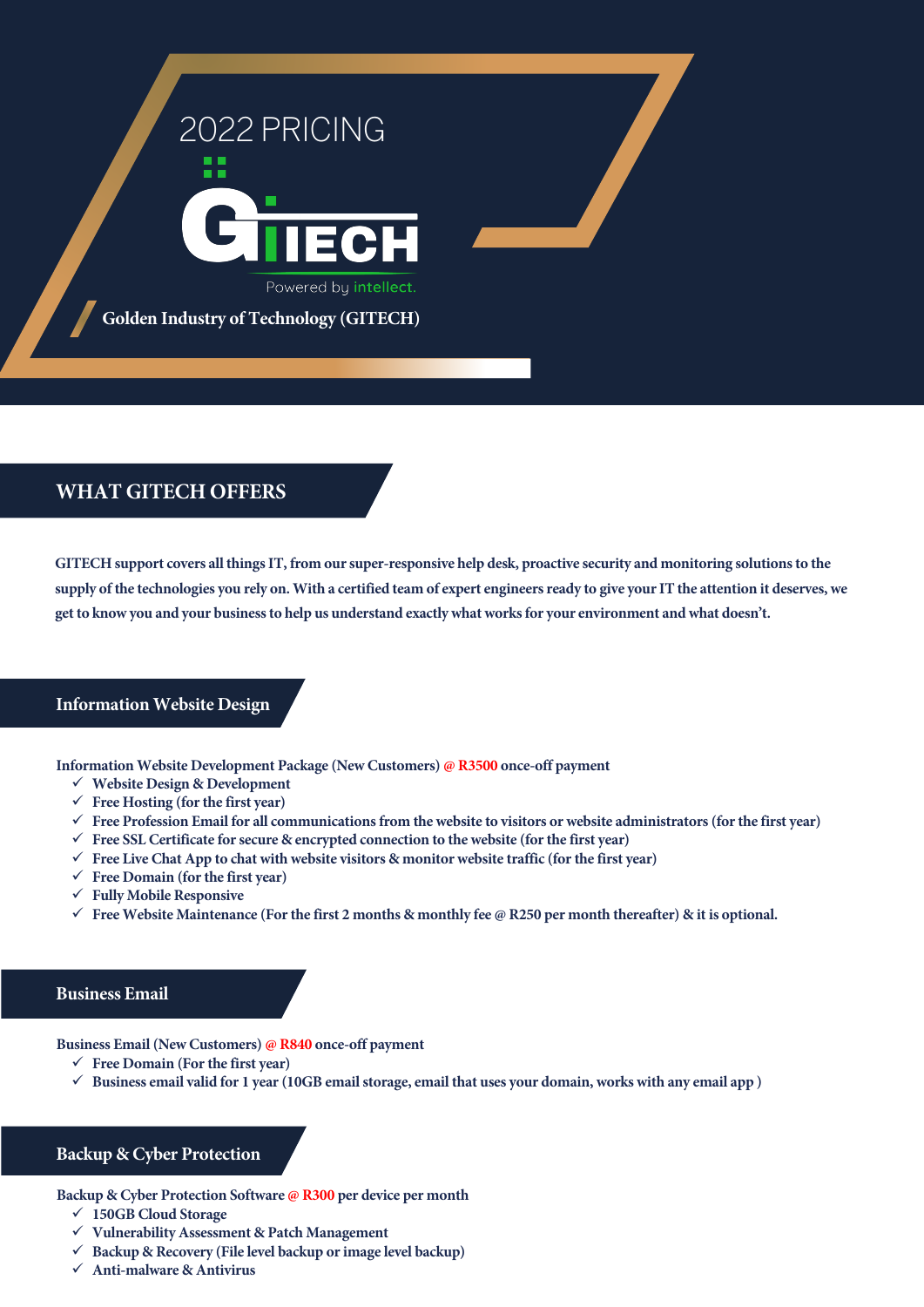#### **Design & Printing**

- **1 Sided Flyers Design & Printout @ R350 once-off payment (50 copies, Full Color & High Resolution)**
- **Back to Back Business Cards Design & Printout @ R450 (100 copies, Full Color & High Resolution)**
- **Poster Design only @ R150 (High-resolution files, PNG, JPG & PDF Files, Full Color) & Printout costssubject to size**
- **Banner Design only @ R200 (High-resolution files, PNG, JPG & PDF Files, Full Color) & Printout costs subject to size**
- **Business Logo Design @ R700 (High-resolution files, PNG, JPG & PDF Files, Full Color, Transparent, 5000 x 5000 PX)**

# **Inventory & Supplies**

 **Best Deals on Hardware, Software & peripherals (Laptop, Computer, Cell phone, Monitor, mouse, keyboard, computer data storage, graphics card, sound card, speakers, Security Software, Accounting Software, Printers, Scanners, Telephones etc) & estimate provided upon request.** 

# **Helpdesk or Support Center**

- **Our award-winning Helpdesk is manned by a team of expert engineers ready to resolve your problems and provide the right answers to your queries.**
- **Our people are experienced in allsorts of disciplines, which is why we are able to provide Helpdesk support over such a broad spectrum of technology, covering everything from your on-site PCs and equipment to cloud services, disaster recovery, and unified communications.**
- **No matter the size or nature of your issue, we're here to troubleshoot it and help you get your IT back on track.**
- **Out of hours There will always be incidents that occur outside of working hours. While we are not a 24×7 helpdesk, our phones are always answered and we will mount a response in the event of an emergency.**
- **We have various options to access our support including Pay-as-you-go and Managed IT contracts with 4-hour response and an onsite engineer where required.**
- **We can also enhance these services with our IT Manager service which provides you with a regular on-site visit from one of our certified, senior engineers to help tackle issues and offer advice.**
- **To ensure that we are providing our customers with the best, most responsive service, we use sophisticated Remote Management software to get ahead of any problems.**
- **By installing this software onto our customers' PCs, servers, and systems, we're given visibility over the performance of your IT and are alerted to issues often before you are even aware of them, allowing us to remediate them with absolutely no impact to your business.**
- **Quick Facts (Open 8:00 AM to 5:00 PM Mon Fri, 1 minute average wait time, 4000 tickets closed in 2021, 85 % of our customers have been with us for 5 years.**
- **Estimate provided upon request.**

# **Network**

- **Our VoIP systems free you from having traditional telephone hardware on site; instead we can host your telephone system directly on our servers in the cloud.**
- **Technology investment to make it possible is modest, with users being able to manage calls through their existing PC or traditional handset, whichever they prefer. We can even utilise your existing cabling.**
- **For added protection, our intelligent software analyses all of your phone calls and detects any suspicious activity, alerting you to potential fraud or phone scams.**
- **There are no obligatory maintenance contracts, although should you choose, we can manage everything for you. Our excellent team offers added reassurance and will be quick to recover or replace any systems where necessary.**
- **Amazingly, routing your calls over the Internet means that landline and mobile calls are also completely free of charge.**
- **Estimate or proposal provided upon request.**

## **Infrastructure**

- **Owning your own servers and storage is not the only way to accessthe hardware infrastructure your business depends on. The rise of the cloud means you can just as easily pay for these things as Infrastructure-as-a-Service (IaaS), whereby the ownership and maintenance costs are footed by a specialist who simply provides the infrastructure you need from a purpose-built data center for the applications that are important to your business.**
- **Using IaaS means you'll never have to buy another physical server again, helping you realize welcomed cost savings and tap into the predictability of their mature services.**
- **IaaS isn't the only thing we deliver through the cloud we also offer services for continuity, Microsoft Office 365, cloudbased PBX Telephony and networking services, too, ensuring that we've got every corner of your IT environment covered.**
- **Estimate provided upon request.**